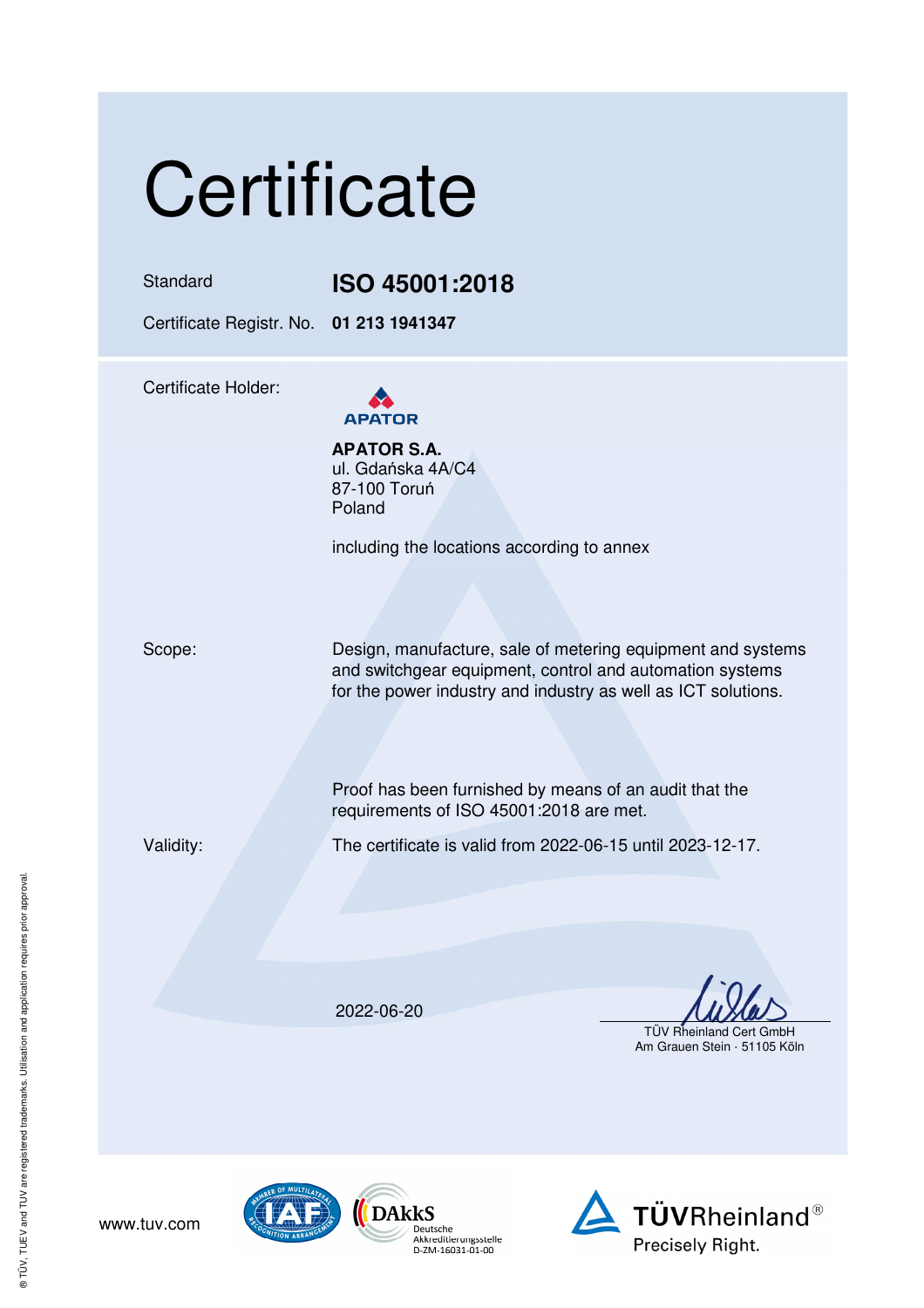## Annex to certificate

Standard **ISO 45001:2018** 

Certificate Registr. No. **01 213 1941347** 

| No. | <b>Location</b>                                                          | <b>Scope</b>                                                                                                                                                                                   |
|-----|--------------------------------------------------------------------------|------------------------------------------------------------------------------------------------------------------------------------------------------------------------------------------------|
| /01 | c/o APATOR S.A.<br>ul. Gdańska 4A/C4<br>87-100 Toruń<br>Poland           |                                                                                                                                                                                                |
| /02 | c/o APATOR S.A.<br>Ostaszewo 57C<br>87-148 Łysomice k. Torunia<br>Poland | Design, manufacture, sale of metering<br>equipment and systems and switchgear<br>equipment, control and automation systems<br>for the power industry and industry as well<br>as ICT solutions. |
| /03 | c/o APATOR S.A.<br>Ostaszewo 571<br>87-148 Łysomice k. Torunia<br>Poland | Design, manufacture, sale of metering<br>equipment and systems and switchgear<br>equipment, control and automation systems<br>for the power industry and industry as well<br>as ICT solutions. |
|     |                                                                          | Page 1 of 3                                                                                                                                                                                    |



www.tuv.com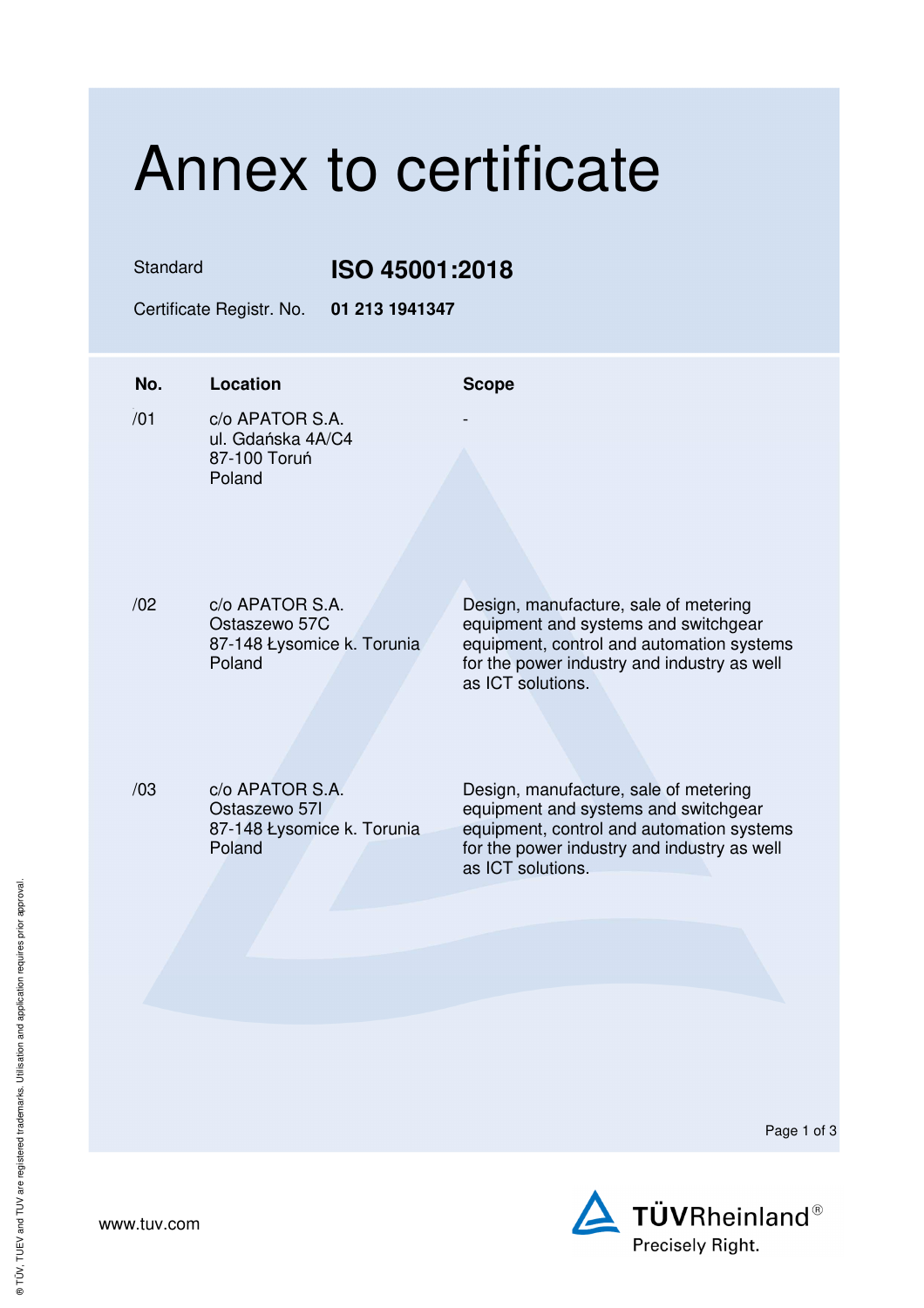| Annex to certificate                                                        |                                  |                                                                                                                                                                                                |  |  |
|-----------------------------------------------------------------------------|----------------------------------|------------------------------------------------------------------------------------------------------------------------------------------------------------------------------------------------|--|--|
| Standard<br>Certificate Registr. No.                                        | ISO 45001:2018<br>01 213 1941347 |                                                                                                                                                                                                |  |  |
| /04<br>c/o APATOR S.A.<br>ul. Grudziądzka 110/114<br>87-100 Toruń<br>Poland |                                  | Design, manufacture, sale of metering<br>equipment and systems and switchgear<br>equipment, control and automation systems<br>for the power industry and industry as well<br>as ICT solutions. |  |  |
| /05<br>c/o APATOR S.A.<br>ul. Polna 148<br>87-100 Toruń<br>Poland           |                                  | Design, manufacture, sale of metering<br>equipment and systems and switchgear<br>equipment, control and automation systems<br>for the power industry and industry as well<br>as ICT solutions. |  |  |
| /06<br>c/o APATOR S.A.<br>ul. Wołowa 2c<br>93-569 Łódź<br>Poland            |                                  | Design, manufacture, sale of metering<br>equipment and systems and switchgear<br>equipment, control and automation systems<br>for the power industry and industry as well<br>as ICT solutions. |  |  |
|                                                                             | 2022-06-20                       | <b>TÜV Rheinland Cert GmbH</b><br>Am Grauen Stein · 51105 Köln                                                                                                                                 |  |  |
|                                                                             |                                  | Page 2 of 3                                                                                                                                                                                    |  |  |